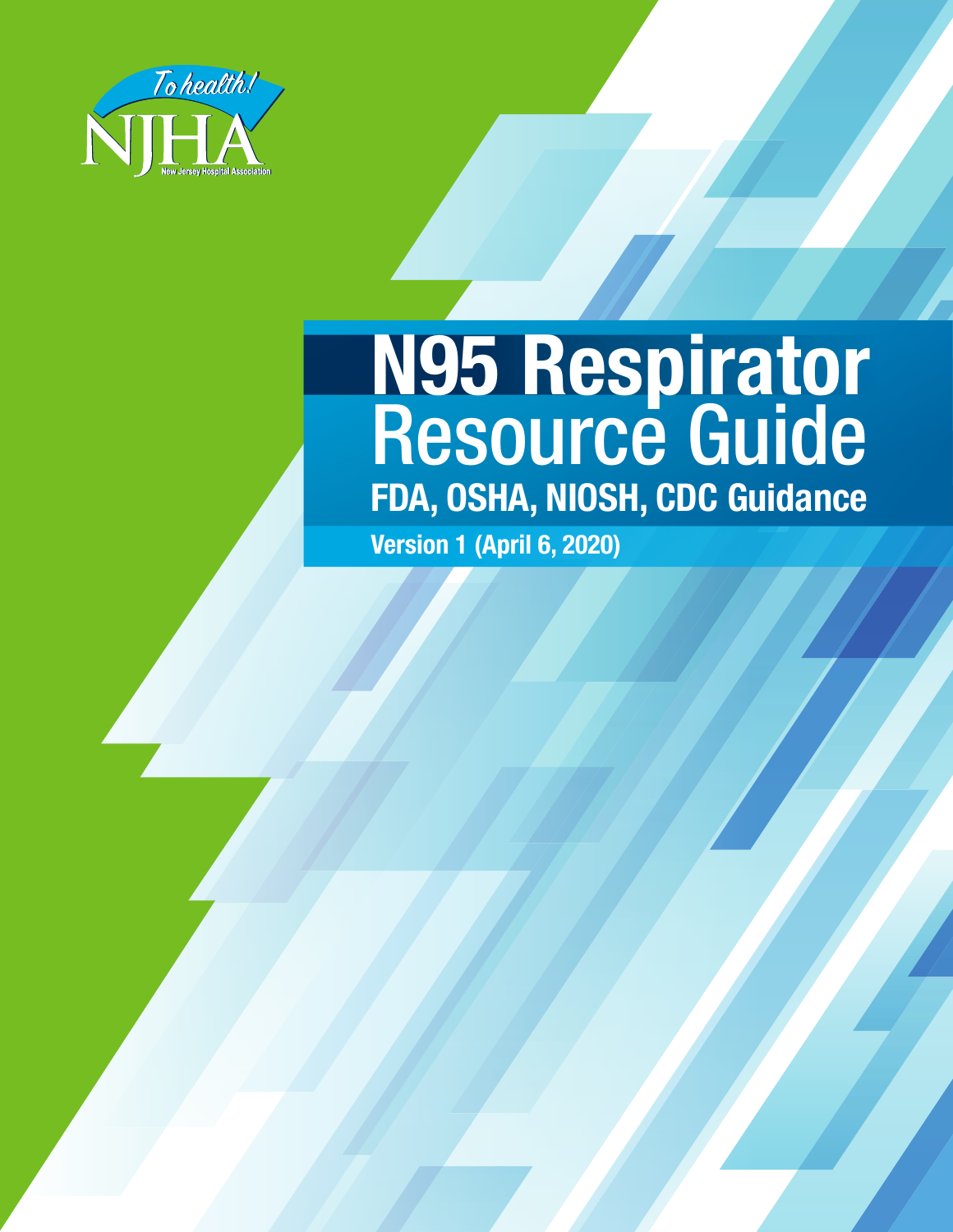# **This guide contains resources for healthcare providers as they continue to respond to COVID-19.**

**For additional resources, visit the New Jersey Hospital Association's COVID-19 website http://www.njha.com/coronavirus**

This document is intended to summarize the important updates, requirements, and guidelines around use of N95 respirators as of April 5, 2020. This includes:

- FDA: EMERGENCY USE AUTHORIZATIONS
- OSHA REGULATIONS AND GUIDANCE
- NIOSH MASK SELECTION RESOURCES
- CDC GUIDANCE
- OTHER RESOURCES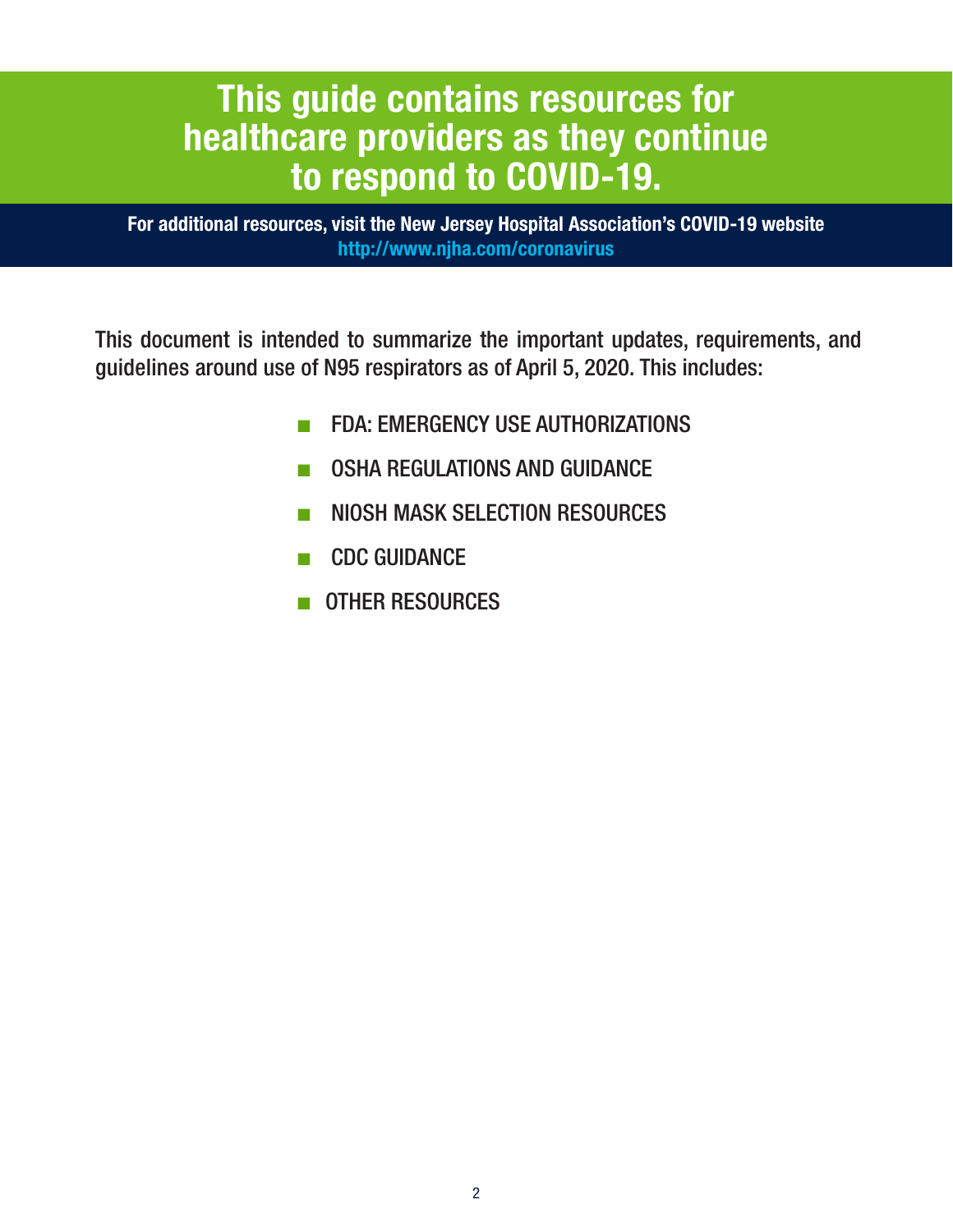# **FDA: Emergency Use Authorizations**

On the following dates, the FDA issued Emergency Use Authorizations (EUA) for the following PPE topics:

March 28, 2020:

**Imported, non-NIOSH-approved Disposable Filtering Facepiece Respirators**

March 28, 2020: **NIOSH-Approved Air Purifying Respirators for Use in Health Care Settings During Response to the COVID-19 Public Health Emergency**

March 29, 2020: **Battelle Decontamination System**

April 3, 2020: **Non-NIOSH-Approved Disposable Filtering Facepiece Respirators Manufactured in China**

# **AAA**

# **CLICK HERE TO VIEW ALL FDA EUAS FOR PPE DURING THE COVID-19 PANDEMIC:**

**https://www.fda.gov/emergency-preparedness-and-response/mcm-legal-regulatoryand-policy-framework/emergency-use-authorization#covidppe**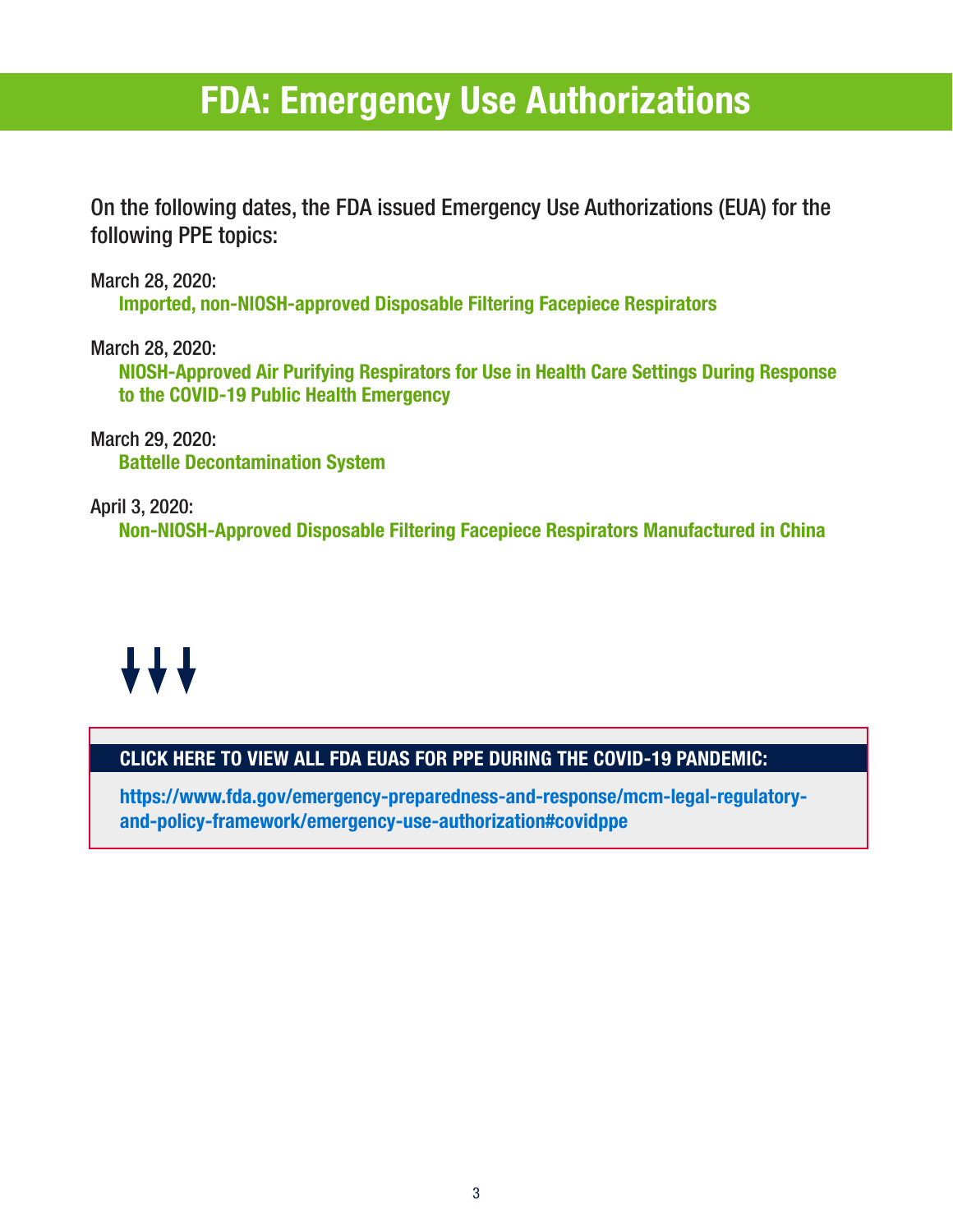# **OSHA Regulations and Guidance**

### **OSHA 29 CFR § 1910.134 Requirement for Personal Protective Equipment: Respiratory Protection**

These are the general requirements in a non-crisis time for healthcare organizations to follow to ensure respiratory protection for healthcare providers.

Link to full guidance: https://www.osha.gov/laws-regs/regulations/standardnumber/1910/1910.134

### **OSHA Temporary Enforcement Guidance Issued on March 14, 2020**

#### SUBJECT:

Temporary Enforcement Guidance - Healthcare Respiratory Protection Annual Fit-Testing for N95 Filtering Facepieces During the COVID-19 Outbreak

#### KEY ISSUE ADDRESSED:

■ "Inform workers that the employer is temporarily suspending the annual fit testing of N95 filtering facepiece respirators to preserve and prioritize the supply of respirators for use in situations where they are required to be worn."- See guidance link for full details.

Link to full guidance:

https://www.osha.gov/memos/2020-03-14/temporary-enforcement-guidance-healthcare-respiratory-protection-annual-fit

### **OSHA Temporary Enforcement Guidance Issued April 3, 2020**

#### SUBJECT:

Enforcement Guidance for Respiratory Protection and the N95 Shortage Due to the Coronavirus Disease 2019 (COVID-19) Pandemic.

#### KEY ISSUE ADDRESSED:

- **Extended use or reuse of N95s:** "In the event extended use or reuse of N95 FFRs becomes necessary, the same worker is permitted to extend use of or reuse the respirator."- See guidance link for full details.
- **Use of expired N95s:** "In the event that N95s are not available and the employer has shown a good faith effort to acquire the respirators or to use alternative options, as outlined below, CSHOs should exercise enforcement discretion for the use of N95 FFRs beyond the manufacturer's recommended shelf life, including surgical N95s."- See guidance link for full details.
	- **For HCP:** "Expired N95s generally must not be used when HCP perform surgical procedures on patients infected with, or potentially infected with, SARS-CoV-2, or perform or are present for procedures expected to generate aerosols or procedures where respiratory secretions are likely to be poorly controlled." – See guidance link for full details.

Link to full guidance: https://www.osha.gov/memos/2020-04-03/enforcement-guidance-respiratory-protection-and-n95-shortagedue-coronavirus

*Continue on the next page*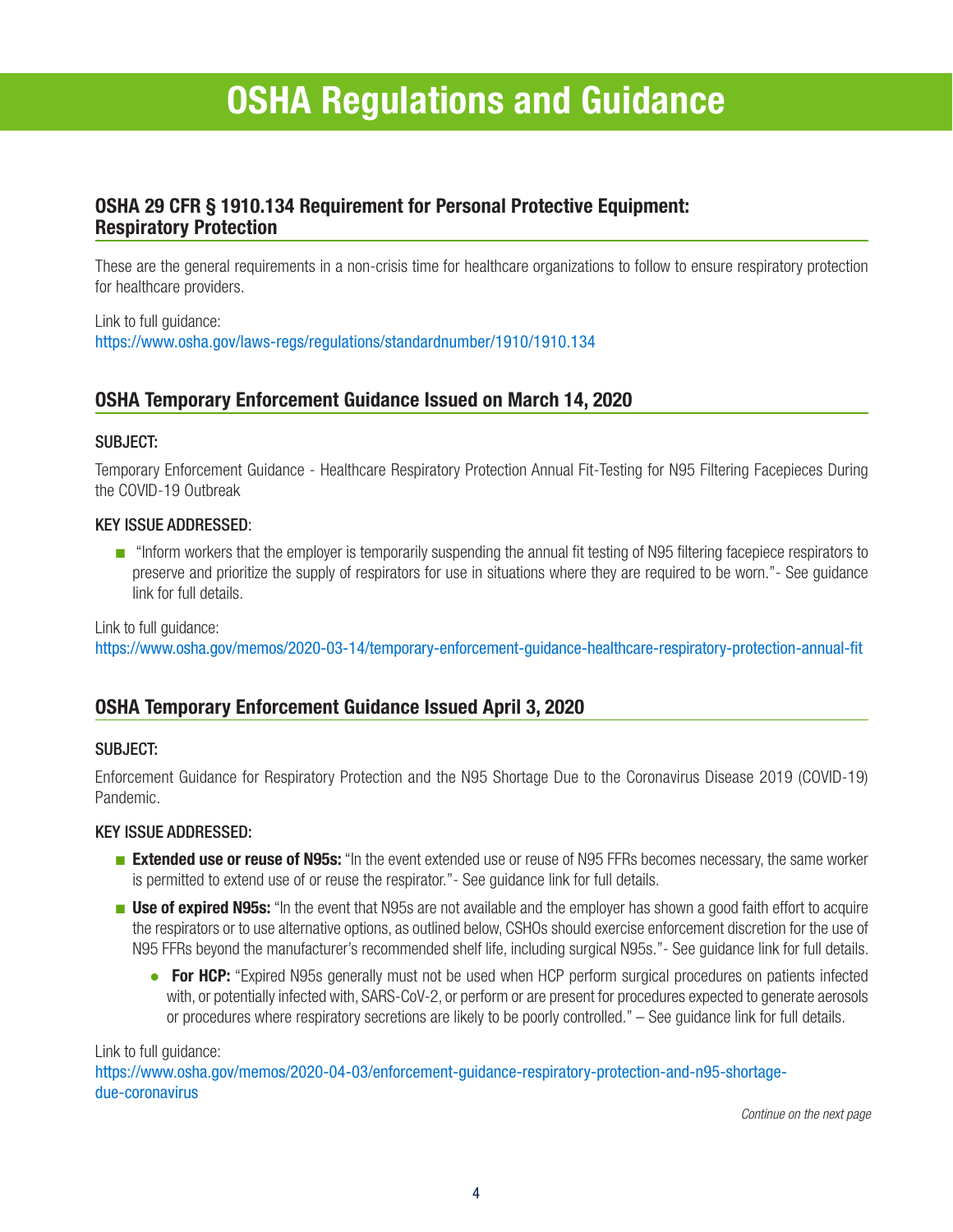## **OSHA Temporary Enforcement Guidance Issued April 3, 2020**

#### SUBJECT:

Enforcement Guidance for Use of Respiratory Protection Equipment Certified under Standards of Other Countries or Jurisdictions During the Coronavirus Disease 2019 (COVID-19) Pandemic

#### KEY ISSUE ADDRESSED:

- **Non-US-manufactured/certified N95s:** "Employers may consider using respirators and filters certified under standards of other countries or jurisdictions." *– See guidance link for full details.*
	- **For HCP:** When HCP perform surgical procedures on patients infected with, or potentially infected with, SARS-CoV-2 or perform or are present for procedures expected to generate aerosols or procedures where respiratory secretions are likely to be poorly controlled (e.g., cardiopulmonary resuscitation, intubation, extubation, bronchoscopy, nebulizer therapy, sputum induction);
		- **o** Respiratory protection equipment certified exclusively in accordance with standards of the People's Republic of China and manufactured by companies that are not NIOSH-approval holders must not be used unless the only feasible alternative is a facemask or improvised nose/mouth cover;
	- In accordance with CDC quidance for optimizing the supply of respirators, employers should prioritize the use of N95 respirators by activity type. When HCP perform or are present for aerosol-generating procedures or procedures where respiratory secretions are likely to be poorly controlled, use respirators (including N95 FFRs; other FFRs; non-disposable, elastomeric respirators; and powered, air-purifying respirators (PAPRs)) that are still within their manufacturer's recommended shelf life, if available, before using respirators that are beyond their manufacturer's recommended shelf life. *– See guidance link for full details.*

#### Link to full guidance:

https://www.osha.gov/memos/2020-04-03/enforcement-guidance-use-respiratory-protection-equipment-certified-under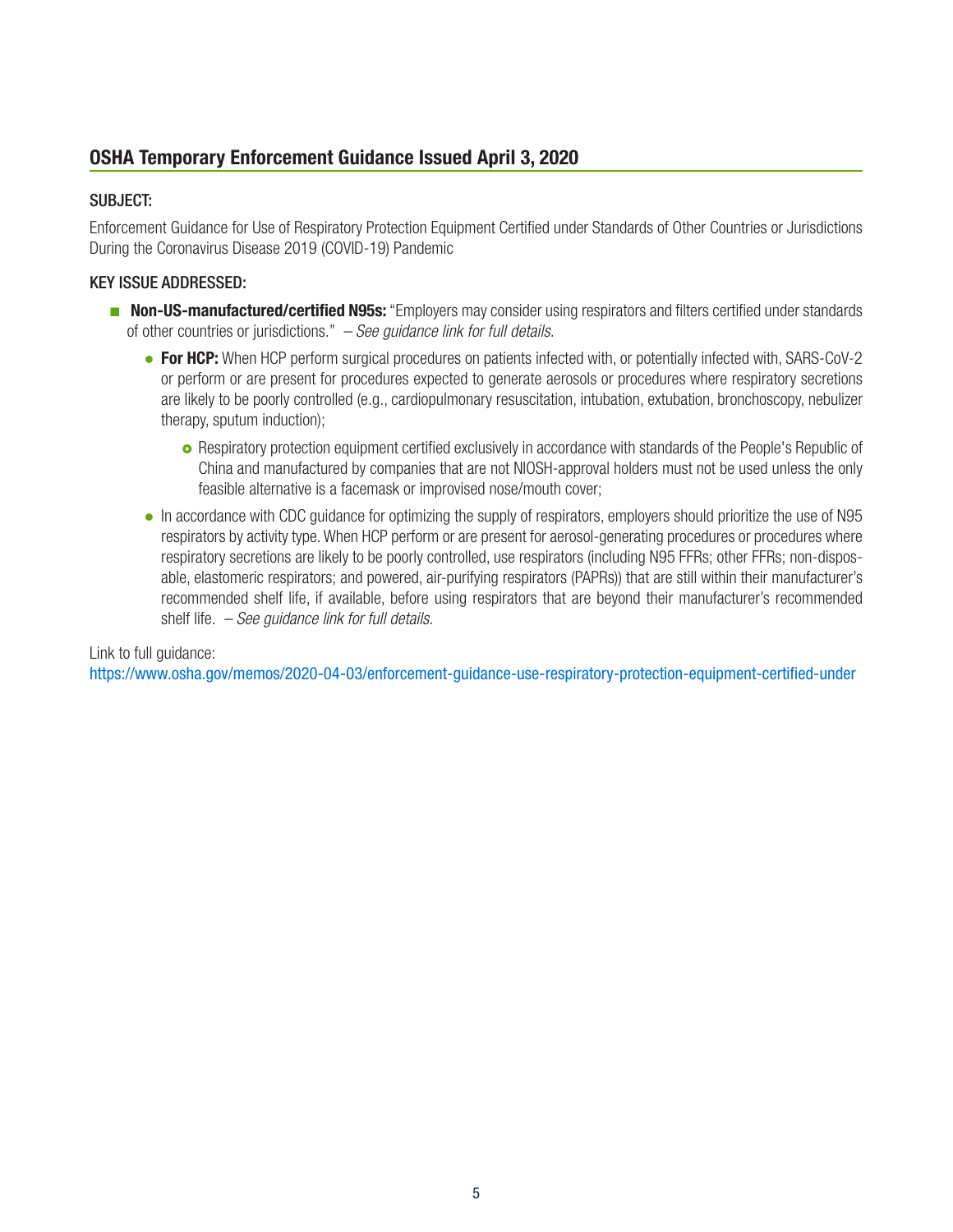# **NIOSH Mask Selection Resources**

#### **NIOSH-Approved N95 Particulate Filtering Facepiece Respirators**

https://www.cdc.gov/niosh/npptl/topics/respirators/disp\_part/default.html

#### **NIOSH Counterfeit Respirators / Misrepresentation of NIOSH Approval**

https://www.cdc.gov/niosh/npptl/usernotices/counterfeitResp.html

#### **Personal Protective Equipment FAQs including questions about N95 masks**

#### Key FAQ: **How can I tell if a respirator is NIOSH approved?**

The [NIOSH approval number and approval label](https://www.cdc.gov/niosh/npptl/topics/respirators/disp_part/respsource1quest2.html) are key to identifying NIOSH-approved respirators. The NIOSH approval label can be found on or within the packaging of the respirator or sometimes on the respirator itself. The required labeling of [NIOSH-](https://www.cdc.gov/niosh/npptl/pdfs/N95-Infographic-Mask-Labeling-508.pdf)[Approved N95 filtering facepiece respirators pdf icon](https://www.cdc.gov/niosh/npptl/pdfs/N95-Infographic-Mask-Labeling-508.pdf) includes the NIOSH name, the approval number, filter designations, lot number, and model number to be printed on the respirator. You can verify that your respirator approvals are valid by checking the [NIOSH Certified Equipment List \(CEL\)](https://www.cdc.gov/niosh/npptl/topics/respirators/cel/default.html).

#### Key FAQ: **How do I know if a respirator is falsely advertising NIOSH approval?**

When NIOSH becomes aware of counterfeit respirators or those misrepresenting NIOSH approval on the market, these respirators are posted on the [Counterfeit Respirators / Misrepresentation of NIOSH-Approval](https://www.cdc.gov/niosh/npptl/usernotices/counterfeitResp.html) webpage to alert users, purchasers, and manufacture.

#### Link for full FAQ: https://www.cdc.gov/coronavirus/2019-ncov/hcp/respirator-use-faq.html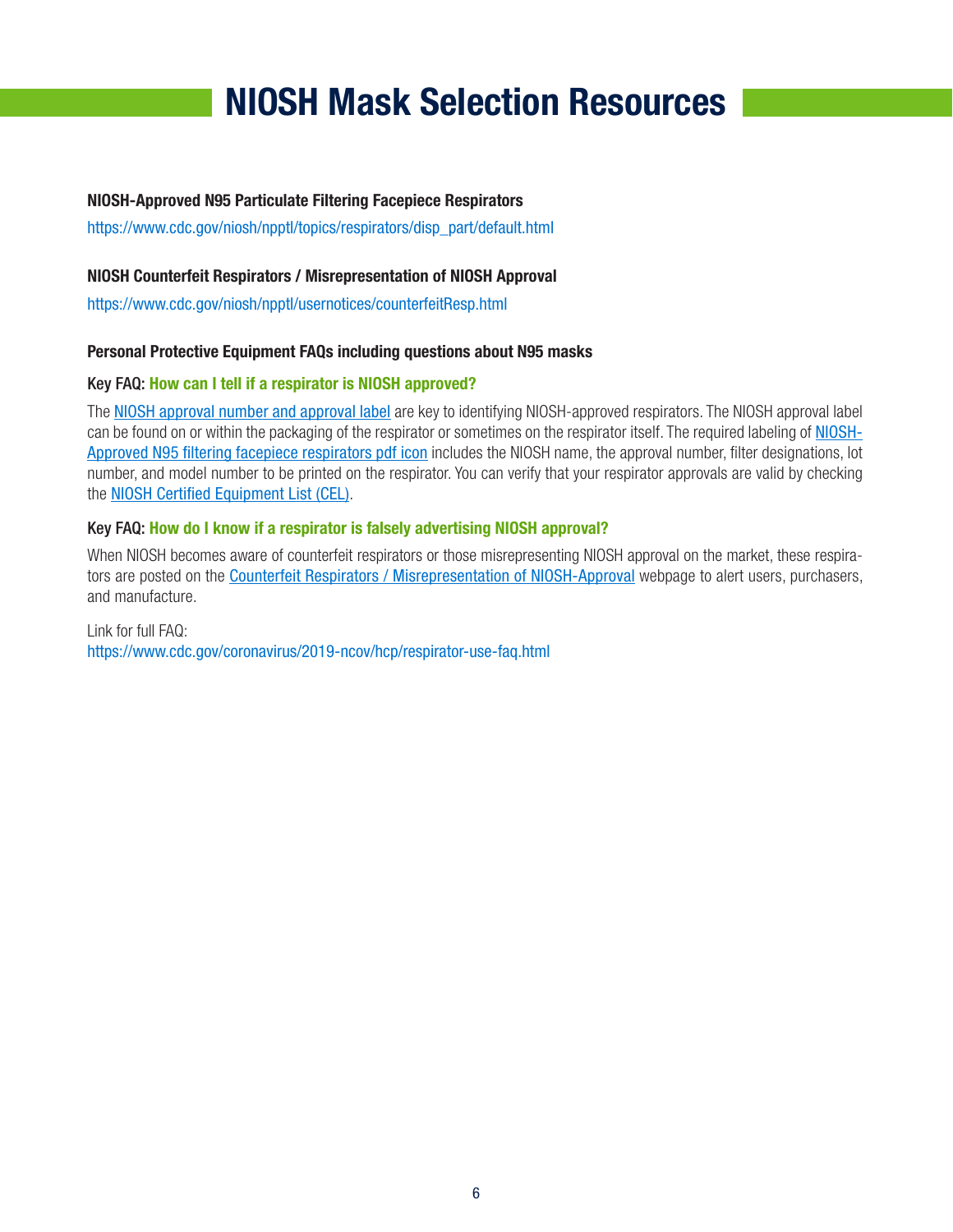# **CDC guidance**

## **CDC Guidance: Summary List for Healthcare Facilities: Strategies for Optimizing the Supply of N95 Respirators during the COVID-19 Response**

Link to full guidance: https://www.cdc.gov/coronavirus/2019-ncov/hcp/checklist-n95-strategy.html

## **CDC Guidance: Release of Stockpiled N95 Filtering Facepiece Respirators Beyond the Manufacturer-Designated Shelf Life: Considerations for the COVID-19 Response**

Link to full guidance: https://www.cdc.gov/coronavirus/2019-ncov/hcp/release-stockpiled-N95.html

## **CDC Guidance: Decontamination and Reuse of Filtering Facepiece Respirators (updated April 1, 2020)**

Disposable filtering facepiece respirators (FFRs) are not approved for routine decontamination and reuse as standard of care. However, FFR decontamination and reuse may need to be considered as a crisis capacity strategy to ensure continued availability. Based on the limited research available, ultraviolet germicidal irradiation, vaporous hydrogen peroxide, and moist heat showed the most promise as potential methods to decontaminate FFRs. This document summarizes research about decontamination of FFRs before reuse.

#### KEY ISSUE ADDRESSED:

The healthcare worker will wear one respirator each day and store it in a breathable paper bag at the end of each shift. The order of FFR use should be repeated with a minimum of five days between each FFR use. This will result in each worker requiring a minimum of five FFRs, providing that they put on, take off, care for them, and store them properly each day. Healthcare workers should treat the FFRs as though they are still contaminated and follow the precautions outlined in our reuse recommendations. If supplies are even more constrained and five respirators are not available for each worker who needs them, FFR decontamination may be necessary.

At present, FFRs are considered one time use and there are no manufacturer-authorized methods for FFR decontamination prior to reuse. On March 28, 2020, FDA issued an Emergency Use Authorization (EUA) permitting the **Battelle Decontamination** System at Battelle Memorial Institute to be authorized for use in decontaminating "compatible N95 respirators.

Decontamination might cause poorer fit, filtration efficiency, and breathability of disposable FFRs as a result of changes to the filtering material, straps, nose bridge material, or strap attachments of the FFR. CDC and NIOSH do not recommend that FFRs be decontaminated and then reused as standard care. This practice would be inconsistent with their approved use, but we understand in times of crisis, this option may need to be considered when FFR shortages exist.

#### Link to full guidance:

https://www.cdc.gov/coronavirus/2019-ncov/hcp/ppe-strategy/decontamination-reuse-respirators.html